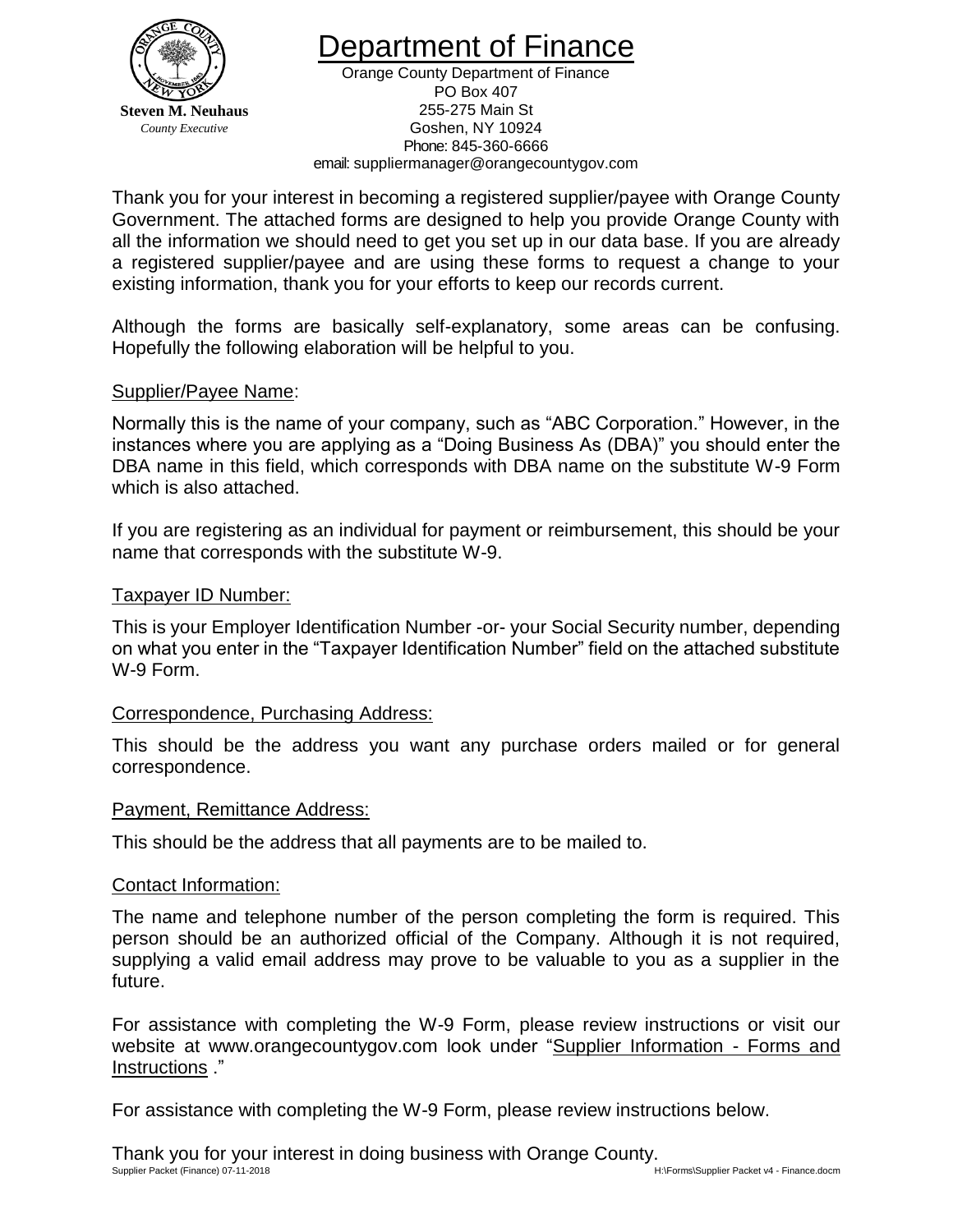

# Supplier/Payee Application Form

Thank you for your interest in doing business with Orange County Government.

Please supply all requested information on this form so that our records will be accurate.

| When you have completed the form and the accompanying W-9 form please send them to the Department of Finance by mail or Email |  |
|-------------------------------------------------------------------------------------------------------------------------------|--|
|-------------------------------------------------------------------------------------------------------------------------------|--|

| <b>RETURN COMPLETED FORMS TO:</b><br><b>Orange County Department of Finance</b><br><b>PO Box 407</b><br>255-275 Main St<br><b>Goshen, NY 10924</b><br>Phone: 845-360-6666<br>email: suppliermanager@orangecountygov.com                                                                                                |                                                                                                          |                                                                                                                                                                                                                                |                                                                                                                                                                                                                                                                                                                                                                                                                                                                                                                                                                             |  |
|------------------------------------------------------------------------------------------------------------------------------------------------------------------------------------------------------------------------------------------------------------------------------------------------------------------------|----------------------------------------------------------------------------------------------------------|--------------------------------------------------------------------------------------------------------------------------------------------------------------------------------------------------------------------------------|-----------------------------------------------------------------------------------------------------------------------------------------------------------------------------------------------------------------------------------------------------------------------------------------------------------------------------------------------------------------------------------------------------------------------------------------------------------------------------------------------------------------------------------------------------------------------------|--|
|                                                                                                                                                                                                                                                                                                                        | <b>FOR OFFICE USE ONLY Must be Completed</b>                                                             |                                                                                                                                                                                                                                |                                                                                                                                                                                                                                                                                                                                                                                                                                                                                                                                                                             |  |
|                                                                                                                                                                                                                                                                                                                        |                                                                                                          |                                                                                                                                                                                                                                |                                                                                                                                                                                                                                                                                                                                                                                                                                                                                                                                                                             |  |
| PLEASE PRINT OR TYPE ALL INFORMATION                                                                                                                                                                                                                                                                                   |                                                                                                          |                                                                                                                                                                                                                                |                                                                                                                                                                                                                                                                                                                                                                                                                                                                                                                                                                             |  |
| 1. $\frac{1}{2}$ $\frac{1}{2}$ $\frac{1}{2}$ $\frac{1}{2}$ $\frac{1}{2}$ $\frac{1}{2}$ $\frac{1}{2}$ $\frac{1}{2}$ $\frac{1}{2}$ $\frac{1}{2}$ $\frac{1}{2}$ $\frac{1}{2}$ $\frac{1}{2}$ $\frac{1}{2}$ $\frac{1}{2}$ $\frac{1}{2}$ $\frac{1}{2}$ $\frac{1}{2}$ $\frac{1}{2}$ $\frac{1}{2}$ $\frac{1}{2}$ $\frac{1}{2}$ |                                                                                                          |                                                                                                                                                                                                                                |                                                                                                                                                                                                                                                                                                                                                                                                                                                                                                                                                                             |  |
|                                                                                                                                                                                                                                                                                                                        | Supplier Name (if this is a DBA, the DBA name must appear here and match the DBA stated on the W-9 form) |                                                                                                                                                                                                                                |                                                                                                                                                                                                                                                                                                                                                                                                                                                                                                                                                                             |  |
|                                                                                                                                                                                                                                                                                                                        |                                                                                                          |                                                                                                                                                                                                                                |                                                                                                                                                                                                                                                                                                                                                                                                                                                                                                                                                                             |  |
| <b>3.</b> Must check one (1) box: $\Box$ New Supplier $\Box$ Change to Existing Record*                                                                                                                                                                                                                                |                                                                                                          |                                                                                                                                                                                                                                | *(enter Supplier #: $\rule{1em}{0.15mm}$ = $\rule{1.5mm}{0.15mm}$ )                                                                                                                                                                                                                                                                                                                                                                                                                                                                                                         |  |
| 4. Must check one (1) box: Will accept payment by Pcard i.e., MasterCard: $\Box$ No                                                                                                                                                                                                                                    |                                                                                                          |                                                                                                                                                                                                                                | $\Box$ Yes (a staff member will contact you shortly)                                                                                                                                                                                                                                                                                                                                                                                                                                                                                                                        |  |
| 5. Correspondence, Purchasing Address                                                                                                                                                                                                                                                                                  |                                                                                                          |                                                                                                                                                                                                                                |                                                                                                                                                                                                                                                                                                                                                                                                                                                                                                                                                                             |  |
|                                                                                                                                                                                                                                                                                                                        |                                                                                                          |                                                                                                                                                                                                                                |                                                                                                                                                                                                                                                                                                                                                                                                                                                                                                                                                                             |  |
|                                                                                                                                                                                                                                                                                                                        |                                                                                                          | Fax: The Second Second Second Second Second Second Second Second Second Second Second Second Second Second Second Second Second Second Second Second Second Second Second Second Second Second Second Second Second Second Sec | $\begin{array}{ccc} \hline \end{array}$                                                                                                                                                                                                                                                                                                                                                                                                                                                                                                                                     |  |
|                                                                                                                                                                                                                                                                                                                        |                                                                                                          |                                                                                                                                                                                                                                |                                                                                                                                                                                                                                                                                                                                                                                                                                                                                                                                                                             |  |
| City: City: 2ip Code: 21 City: 2ip Code: 21 City: 21 Code: 21 Code: 21 Code: 21 Code: 21 Code: 21 Code: 21 Code                                                                                                                                                                                                        |                                                                                                          |                                                                                                                                                                                                                                |                                                                                                                                                                                                                                                                                                                                                                                                                                                                                                                                                                             |  |
| 6. Payment, Remittance Address                                                                                                                                                                                                                                                                                         | $\Box$ Same as above                                                                                     |                                                                                                                                                                                                                                |                                                                                                                                                                                                                                                                                                                                                                                                                                                                                                                                                                             |  |
|                                                                                                                                                                                                                                                                                                                        |                                                                                                          |                                                                                                                                                                                                                                | Telephone: $(\_\_\_) \_\_\_\_$                                                                                                                                                                                                                                                                                                                                                                                                                                                                                                                                              |  |
|                                                                                                                                                                                                                                                                                                                        |                                                                                                          | Fax:                                                                                                                                                                                                                           | $\begin{array}{ccc} \begin{array}{ccc} \hline \end{array} & \begin{array}{ccc} \hline \end{array} & \begin{array}{ccc} \hline \end{array} & \begin{array}{ccc} \hline \end{array} & \begin{array}{ccc} \hline \end{array} & \begin{array}{ccc} \hline \end{array} & \begin{array}{ccc} \hline \end{array} & \begin{array}{ccc} \hline \end{array} & \begin{array}{ccc} \hline \end{array} & \begin{array}{ccc} \hline \end{array} & \begin{array}{ccc} \hline \end{array} & \begin{array}{ccc} \hline \end{array} & \begin{array}{ccc} \hline \end{array} & \begin{array}{$ |  |
| Address Line 3: <u>Address Line 3:</u> Address Line 3: Address Line 3: Address Line 3: Address Line 3: Address Line 3: Address Line 3: Address Line 3: Address Line 3: Address Line 3: Address Line 3: Address Line 3: Address Line                                                                                    |                                                                                                          |                                                                                                                                                                                                                                |                                                                                                                                                                                                                                                                                                                                                                                                                                                                                                                                                                             |  |
| City: City: 2ip Code: 21 City: 2ip Code: 21 City: 21 Code: 21 Code: 21 Code: 21 Code: 21 Code: 21 Code: 21 Code                                                                                                                                                                                                        |                                                                                                          |                                                                                                                                                                                                                                |                                                                                                                                                                                                                                                                                                                                                                                                                                                                                                                                                                             |  |
| 7. Contact Information (email address must be included if supplier desires to take advantage of certain internet interactions with Orange County)                                                                                                                                                                      |                                                                                                          |                                                                                                                                                                                                                                |                                                                                                                                                                                                                                                                                                                                                                                                                                                                                                                                                                             |  |
|                                                                                                                                                                                                                                                                                                                        |                                                                                                          |                                                                                                                                                                                                                                | Telephone: $(\_\_\_) \_\_\_\_$                                                                                                                                                                                                                                                                                                                                                                                                                                                                                                                                              |  |
|                                                                                                                                                                                                                                                                                                                        |                                                                                                          | Fax:                                                                                                                                                                                                                           | $\begin{array}{ccc} \hline \end{array}$                                                                                                                                                                                                                                                                                                                                                                                                                                                                                                                                     |  |
| <b>PLEASE NOTE:</b><br>THE ATTACHED SUBSTITUTE W-9 FORM MUST ALWAYS BE COMPLETED AND SUBMITTED WITH THIS FORM<br>TO THE ADDRESS STATED ABOVE.                                                                                                                                                                          |                                                                                                          |                                                                                                                                                                                                                                |                                                                                                                                                                                                                                                                                                                                                                                                                                                                                                                                                                             |  |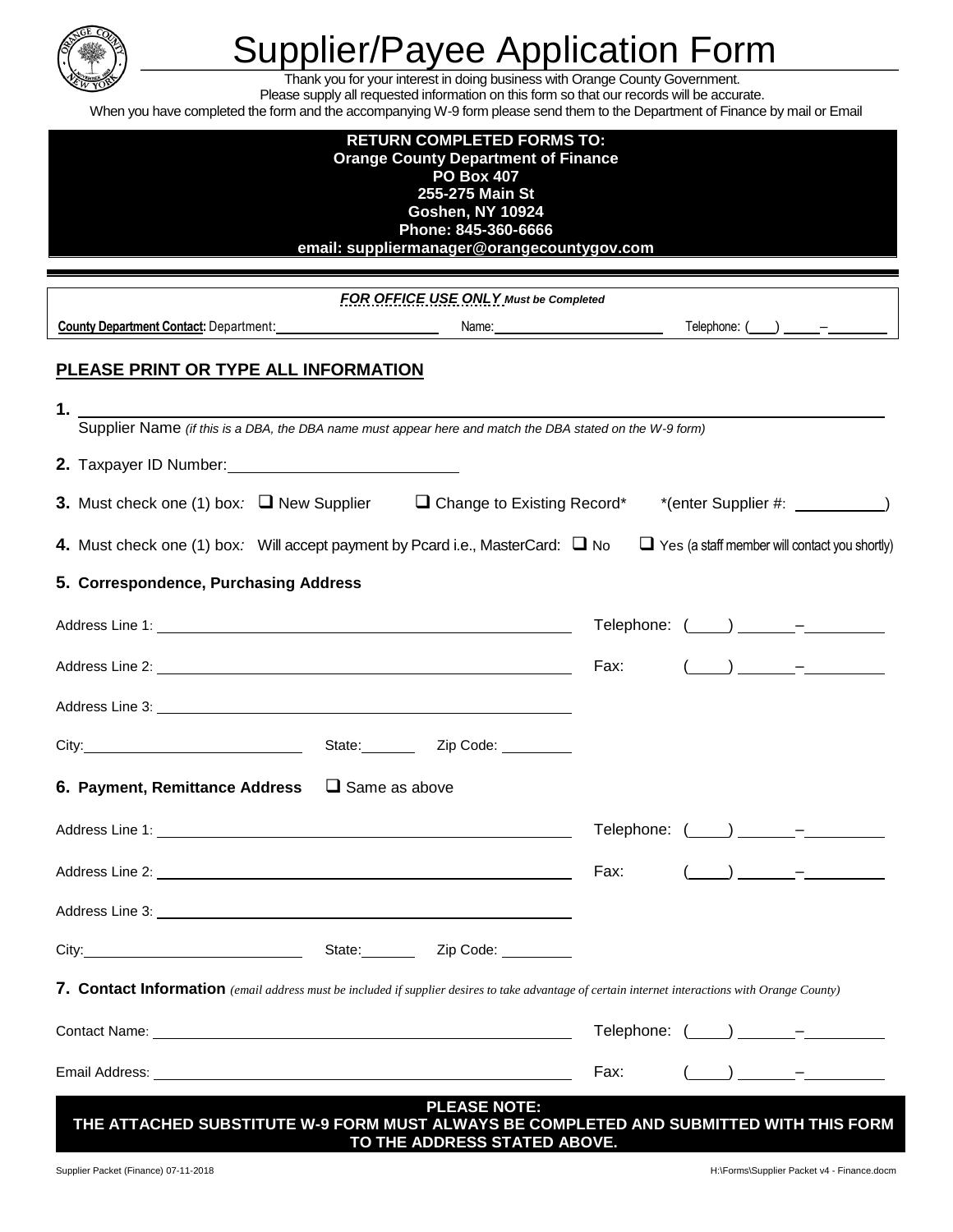| Orange County Substitute W-9 Form<br>Request for Taxpayer Identification Number and Certification                                                                                                                                                                                                                                                                                                                                                                                                                                         |                                                                                                                                                                |  |  |  |  |  |
|-------------------------------------------------------------------------------------------------------------------------------------------------------------------------------------------------------------------------------------------------------------------------------------------------------------------------------------------------------------------------------------------------------------------------------------------------------------------------------------------------------------------------------------------|----------------------------------------------------------------------------------------------------------------------------------------------------------------|--|--|--|--|--|
| Please complete the following information. We are required by law to obtain this information from you when making a reportable payment to you.<br>If you do not provide us with this information, you may be subject to a federal income tax withholding and may be subject to a \$50 penalty<br>imposed by the IRS under section 6723. Use this form if you are a U.S. person (including a U.S. resident alien). If you are a foreign person,<br>complete and submit the appropriate IRS Form W-8 available at www.irs.gov. See Pub. 515 |                                                                                                                                                                |  |  |  |  |  |
| Please type or print clearly.                                                                                                                                                                                                                                                                                                                                                                                                                                                                                                             |                                                                                                                                                                |  |  |  |  |  |
| (For assistance in completing this form, you can refer to the instructions found on IRS Form W-9 available at www.irs.gov.)                                                                                                                                                                                                                                                                                                                                                                                                               |                                                                                                                                                                |  |  |  |  |  |
| 1. Type of Request (one of these boxes must be checked):<br>$\Box$ New Vendor<br>OR <sub>2</sub>                                                                                                                                                                                                                                                                                                                                                                                                                                          |                                                                                                                                                                |  |  |  |  |  |
|                                                                                                                                                                                                                                                                                                                                                                                                                                                                                                                                           | □ Change to Existing Record**: TIN / previous TIN: Effective Date:<br>**(Check all that apply): $\Box$ Legal Entity Name $\Box$ Tax Address $\Box$ Entity Type |  |  |  |  |  |
|                                                                                                                                                                                                                                                                                                                                                                                                                                                                                                                                           |                                                                                                                                                                |  |  |  |  |  |
| 2. Taxpayer Identification Number (TIN) (Provide only one nine-digit number) _                                                                                                                                                                                                                                                                                                                                                                                                                                                            | Social Security Number (SSN) Employer Identification Number (EIN)                                                                                              |  |  |  |  |  |
| 3.<br>Legal Entity Name (As shown on your income tax return; must match SSN or EIN given. Individual or Sole Proprietor enter owner's name.)                                                                                                                                                                                                                                                                                                                                                                                              |                                                                                                                                                                |  |  |  |  |  |
|                                                                                                                                                                                                                                                                                                                                                                                                                                                                                                                                           |                                                                                                                                                                |  |  |  |  |  |
| 4.<br><b>Business, Trade, "Doing Business As" (DBA) Name</b> (if different from legal entity name)                                                                                                                                                                                                                                                                                                                                                                                                                                        |                                                                                                                                                                |  |  |  |  |  |
|                                                                                                                                                                                                                                                                                                                                                                                                                                                                                                                                           |                                                                                                                                                                |  |  |  |  |  |
| <b>5. Tax Correspondence Address / Contact</b> (address where tax information will be mailed):                                                                                                                                                                                                                                                                                                                                                                                                                                            |                                                                                                                                                                |  |  |  |  |  |
| Address Line 1.                                                                                                                                                                                                                                                                                                                                                                                                                                                                                                                           |                                                                                                                                                                |  |  |  |  |  |
| Address Line 2:                                                                                                                                                                                                                                                                                                                                                                                                                                                                                                                           | $\begin{pmatrix} 1 & 1 \\ 1 & 1 \end{pmatrix}$<br>Fax:                                                                                                         |  |  |  |  |  |
|                                                                                                                                                                                                                                                                                                                                                                                                                                                                                                                                           |                                                                                                                                                                |  |  |  |  |  |
|                                                                                                                                                                                                                                                                                                                                                                                                                                                                                                                                           |                                                                                                                                                                |  |  |  |  |  |
| City: City: City: City: City: City: City: City: City: City: City: City: City: City: City: City: City: City: City: City: City: City: City: City: City: City: City: City: City: City: City: City: City: City: City: City: City:                                                                                                                                                                                                                                                                                                             |                                                                                                                                                                |  |  |  |  |  |
| Contact Name: <u>Contact Name:</u> Email Address: <u>Contact Name: Contact Name: Contact Name: Contact Name: Contact Name: Contact Name: Contact Name: Contact Name: Contact Name: Contact Name: Contact Name: Contact Name: Contact </u>                                                                                                                                                                                                                                                                                                 |                                                                                                                                                                |  |  |  |  |  |
| <b>6. Payment Requests are Primarily for</b> (one of these boxes must be checked):                                                                                                                                                                                                                                                                                                                                                                                                                                                        |                                                                                                                                                                |  |  |  |  |  |
| $\Box$ Legal Services<br>$\Box$ Medical / Health Care / Veterinary Services                                                                                                                                                                                                                                                                                                                                                                                                                                                               | $\Box$ Rent / Lease (equipment, buildings, etc)                                                                                                                |  |  |  |  |  |
| $\Box$ Commodities (products)                                                                                                                                                                                                                                                                                                                                                                                                                                                                                                             | $\Box$ Real Estate Transaction (sale of easement, land, buildings, etc)                                                                                        |  |  |  |  |  |
| 7. Entity Type (one of these boxes must be checked):<br>1099 Reportable (if applicable)                                                                                                                                                                                                                                                                                                                                                                                                                                                   | Not 1099 Reportable                                                                                                                                            |  |  |  |  |  |
| $\Box$ Individual                                                                                                                                                                                                                                                                                                                                                                                                                                                                                                                         | Corporation or LLC, PLLC organized as a corporation NOT providing health                                                                                       |  |  |  |  |  |
| $\Box$<br>Sole Proprietor or Sole Proprietor organized as LLC or PLLC<br>Partnership, LLP or Partnership organized as LLC or PLLC<br>⊔                                                                                                                                                                                                                                                                                                                                                                                                    | care, medical veterinary or legal services<br>Tax Exempt Organization under §501(a) (includes $50I(c)$ (3))<br>$\Box$                                          |  |  |  |  |  |
| Corporation or LLC, PLLC organized as a corporation providing health<br>□                                                                                                                                                                                                                                                                                                                                                                                                                                                                 | $\Box$ U.S. Government, a state, a possession of the U.S. or any of their political                                                                            |  |  |  |  |  |
| care, medical veterinary or legal services<br>Certification<br>8.                                                                                                                                                                                                                                                                                                                                                                                                                                                                         | subdivisions or instrumentalities                                                                                                                              |  |  |  |  |  |
| Under penalties of perjury, I certify that:                                                                                                                                                                                                                                                                                                                                                                                                                                                                                               |                                                                                                                                                                |  |  |  |  |  |
| 1. The number shown on this form is my correct taxpayer identification number (or I am waiting for a number to be issued to me), and<br>2. I am not subject to backup withholding because:                                                                                                                                                                                                                                                                                                                                                |                                                                                                                                                                |  |  |  |  |  |
| (a) I am exempt from backup withholding, or                                                                                                                                                                                                                                                                                                                                                                                                                                                                                               |                                                                                                                                                                |  |  |  |  |  |
| (b) I have not been notified by the Internal Revenue Service (IRS) that I am subject to backup withholding as a result of a failure to report all interest or dividends, or                                                                                                                                                                                                                                                                                                                                                               |                                                                                                                                                                |  |  |  |  |  |
| (c) the IRS has notified me that I am no longer subject to backup withholding, and<br>3. I am a U.S. person (including a U.S. resident alien).                                                                                                                                                                                                                                                                                                                                                                                            |                                                                                                                                                                |  |  |  |  |  |
| Certification instructions. You must cross out item 2 above if you have been notified by the IRS that you are currently subject to backup withholding because you have                                                                                                                                                                                                                                                                                                                                                                    |                                                                                                                                                                |  |  |  |  |  |
| failed to report all interest and dividends on your tax return. For real estate transactions, item 2 does not apply. For mortgage interest paid, acquisition or abandonment of<br>secured property, cancellation of debt, contributions to an individual retirement arrangement (IRA), and generally, payments other than interest and dividends, you are not                                                                                                                                                                             |                                                                                                                                                                |  |  |  |  |  |
| required to sign the Certification, but you must provide your correct TIN.                                                                                                                                                                                                                                                                                                                                                                                                                                                                |                                                                                                                                                                |  |  |  |  |  |
| The Internal Revenue Service does not require your consent to any provision of this document other than the certification required to avoid backup<br>withholding.                                                                                                                                                                                                                                                                                                                                                                        |                                                                                                                                                                |  |  |  |  |  |
| Signature of US Person: Note that the set of US Person:                                                                                                                                                                                                                                                                                                                                                                                                                                                                                   | Date:                                                                                                                                                          |  |  |  |  |  |
|                                                                                                                                                                                                                                                                                                                                                                                                                                                                                                                                           |                                                                                                                                                                |  |  |  |  |  |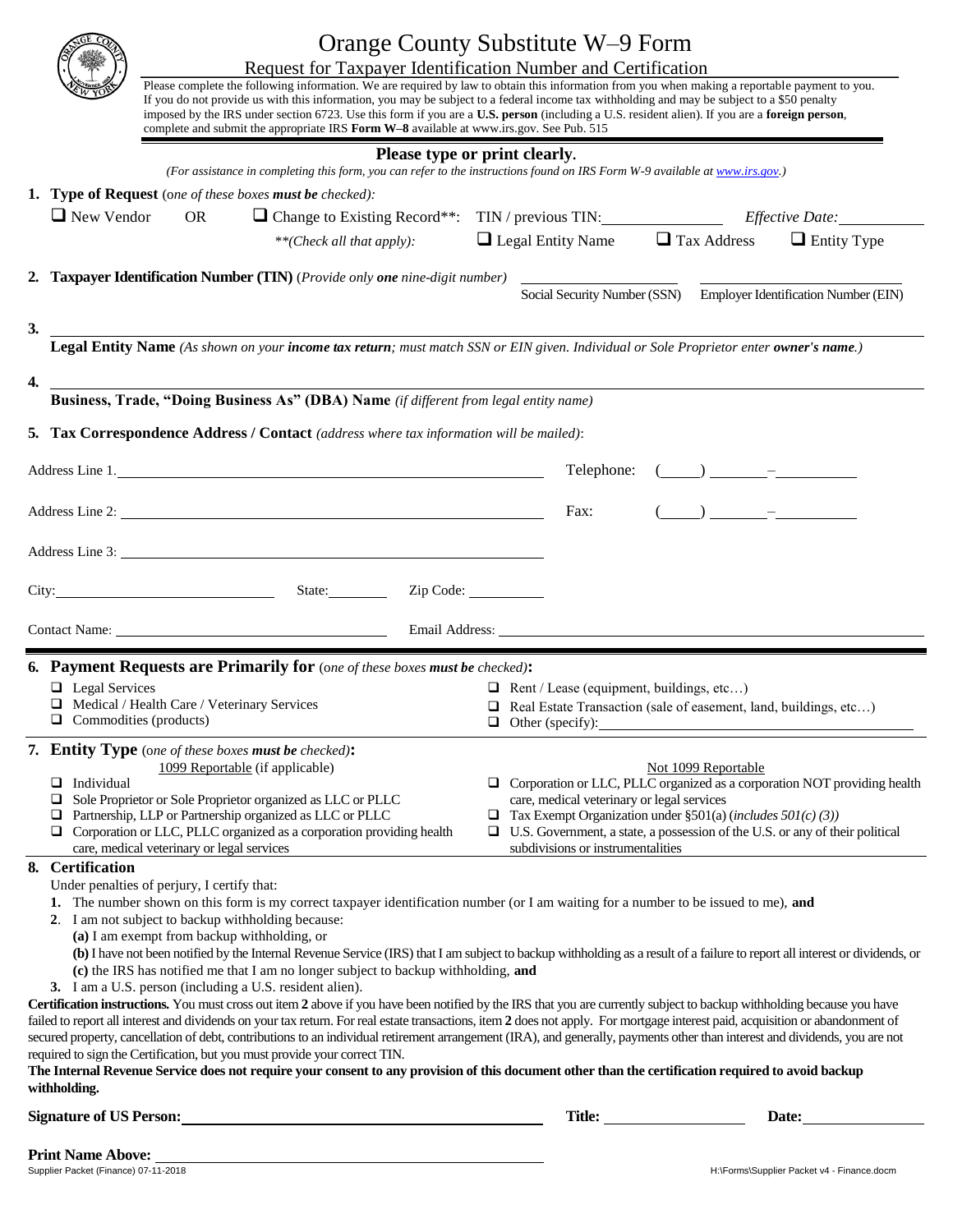## **General Instructions-Substitute W-9 Form** (Section references are to the Internal Revenue Code unless otherwise noted.)

**Purpose of Form.** A person who is required to file an information return with the IRS, must obtain your correct taxpayer identification number (TIN) to report, for example, income paid to you, real estate transactions, mortgage interest you paid, acquisition or abandonment of secured property, cancellation of debt, or contributions you made to an IRA. Use this form only if you are an U.S. person (including a resident alien), to provide your correct TIN to the person requesting it (the requester) and, when applicable, to:

- **1.** Certify that the TIN you are giving is correct (or you are waiting for a number to be issued),
- **2.** Certify that you are not subject to backup withholding, or
- **3.** Claim exemption from backup withholding if you are a U.S. exempt payee. If applicable, you are also certifying that as a U.S. person, your applicable share of any partnership income from a U.S. trade or business is not subject to the withholding tax on foreign partners' share of effectively connected income.

#### **Note:** *If a requester gives you a form other than Form W-9 to request your TIN, you must use the requester's form if it is substantially similar to a Form W-9.*

**Definition of a U.S. person.** For federal tax purposes, you are considered a U.S. person if you are:

- An individual who is a U.S. citizen or U.S. resident alien,
- A partnership, corporation, company, or association created or organized in the United States or under the laws of the United States,
- An estate (other than a foreign estate), or
- A domestic trust (as defined in Regulations section 301.7701-7).

**Special rules for partnerships.** Partnerships that conduct a trade or business in the United States are generally required to pay a withholding tax on any foreign partners' share of income from the business. Further, in certain cases where a W-9 has not been received, a partnership is required to presume that a partner is a foreign person, and pay the withholding tax. Therefore, if you are a U.S. person that is a partner in a partnership conducting a trade or business in the United States, provide Form W-9 to the partnership to establish your U.S. status and avoid withholding on your share of partnership income.

The person who gives the W-9 to the partnership for purposes of establishing its U.S. status and avoiding withholding on its allocable share of net income from the partnership conducting a trade or business in the United States is in the following cases:

- The U.S. owner of a disregarded entity and not the entity,
- The U.S. grantor or other owner of a grantor trust and not the trust, and
- The U.S. trust (other than a grantor trust) and not the beneficiaries of the trust.

**Foreign person.** If you are a foreign person, **do not use** Form W-9. Instead, use appropriate **Form W-8** (see IRS Pub. 515, Withholding of Tax on Nonresident Aliens and Foreign Entities).

**Nonresident alien who becomes a resident alien.** Generally, only a nonresident alien individual may use the terms of a tax treaty to reduce or eliminate U.S. tax on certain types of income. However, most tax treaties contain a provision known as a "saving clause." Exceptions specified in the saving clause may permit an exemption from tax to continue for certain types of income even after the recipient has otherwise become a U.S. resident alien for tax purposes.

If you are a U.S. resident alien who is relying on an exception contained in the saving clause of a tax treaty to claim an exemption from U.S. tax on certain types of income, you must attach a statement to Form W-9 that specifies the following five items:

- **1.** The treaty country. Generally, this must be the same treaty under which you claimed exemption from tax as a nonresident alien.
- **2.** The treaty article addressing the income.
- **3.** The article number (or location) in the tax treaty that contains the saving clause and its exceptions.
- **4.** The type and amount of income that qualifies for the exemption from tax.
- **5.** Sufficient facts to justify the exemption from tax under the terms of the treaty article.

**Example.** Article 20 of the U.S.-China income tax treaty allows an exemption from tax for scholarship income received by a Chinese student temporarily present in the United States. Under U.S. law, this student will become a resident alien for tax purposes if his or her stay in the United States exceeds 5 calendar years. However, paragraph 2 of the first Protocol to the U.S.-China treaty (dated April 30, 1984) allows the provisions of Article 20 to continue to apply even after the Chinese student becomes a resident alien of the United States. A Chinese student who qualifies for this exception (under paragraph 2 of the first protocol) and is relying on this exception to claim an exemption from tax on his or her scholarship or fellowship income would attach to Form W-9 a statement that includes the information described above to support that exemption.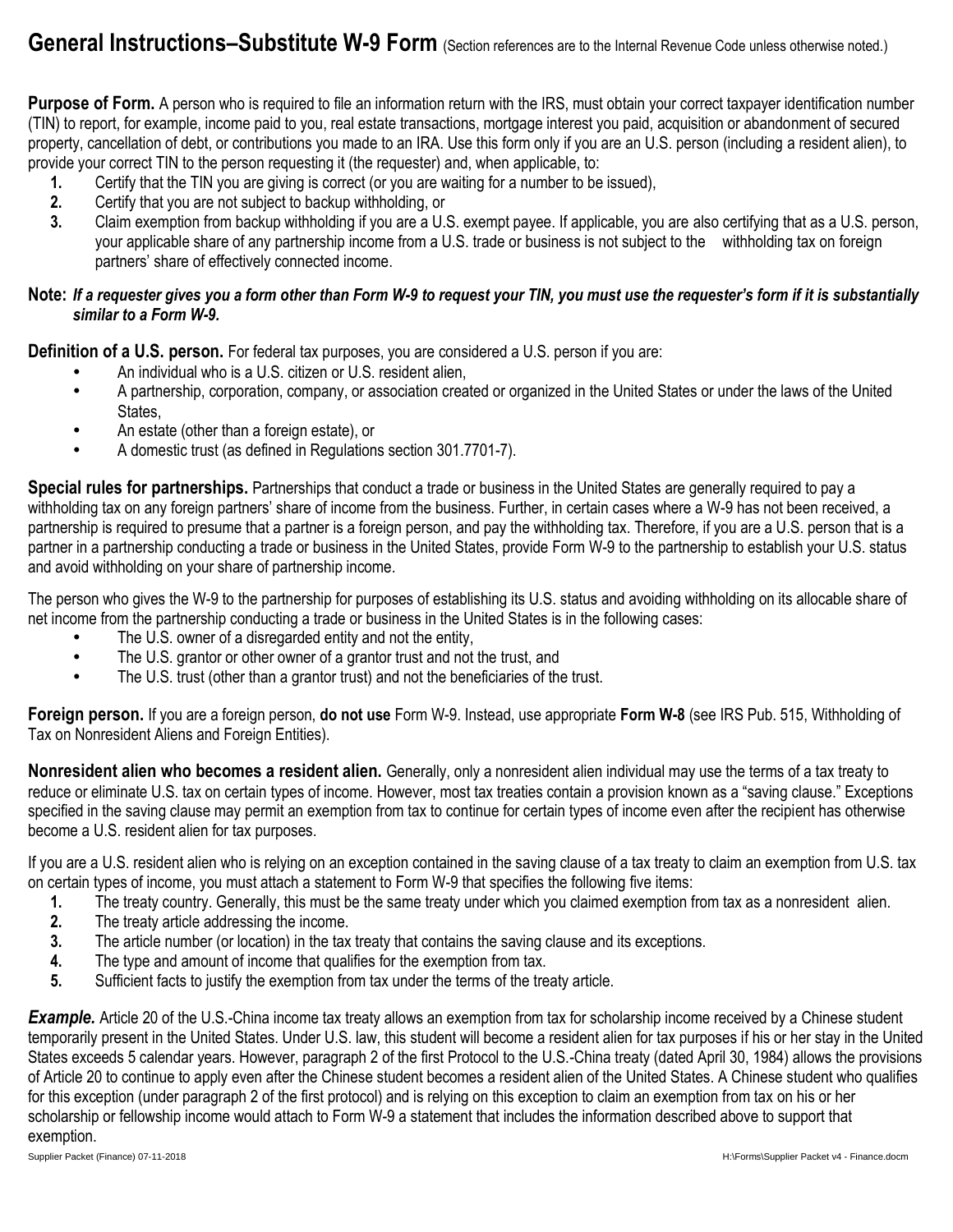If you are a **nonresident alien or a foreign entity** not subject to backup withholding, give the requester the appropriate completed **Form W-8**.

**What is backup withholding?** Persons making certain payments to you must under certain conditions withhold and pay to the IRS 28% of such payments. This is called "backup withholding." Payments that may be subject to backup withholding include interest, tax-exempt interest, dividends, broker and barter exchange transactions, rents, royalties, non-employee pay, and certain payments from fishing boat operators. Real estate transactions are not subject to backup withholding.

You will **not** be subject to backup withholding on payments you receive if you give the requester your correct TIN, make the proper certifications, and report all your taxable interest and dividends on your tax return.

#### **Payments you receive will be subject to backup withholding if:**

- **1.** You do not furnish your TIN to the requester,
- **2.** You do not certify your TIN when required (see the Part II instructions on pages 3 for details),
- **3.** The IRS tells the requester that you furnished an incorrect TIN,
- **4.** The IRS tells you that you are subject to backup withholding because you did not report all your interest and dividends on your tax return (for reportable interest and dividends only), or
- **5.** You do not certify to the requester that you are not subject to backup withholding under **4** above (for reportable interest and dividend accounts opened after 1983 only). Certain payees and payments are exempt from backup withholding. See the instructions below and the separate instructions for the Requester of Form W-9. Also see *Special rules for partnerships on page 1.*

### **Penalties**

**Failure to furnish TIN.** If you fail to furnish your correct TIN to a requester, you are subject to a penalty of \$50 for each such failure unless your failure is due to reasonable cause and not to willful neglect.

**Civil penalty for false information with respect to withholding.** If you make a false statement with no reasonable basis that results in no backup withholding, you are subject to a \$500 penalty.

**Criminal penalty for falsifying information.** Willfully falsifying certifications or affirmations may subject you to criminal penalties including fines and/or imprisonment.

**Misuse of TINs.** If the requester discloses or uses TINs in violation of federal law, the requester may be subject to civil and criminal penalties.

## **Specific Instructions**

**Name.** If you are an individual, you must generally enter the name shown on your income tax return. However, if you have changed your last name, for instance, due to marriage without informing the Social Security Administration of the name change, enter your first name, the last name shown on your social security card, and your new last name.

If the account is in joint names, list first, and then circle, the name of the person or entity whose number you entered on the form.

Sole proprietor. Enter your individual name as shown on your income tax return on the "Name" line. You may enter your business, trade, or "doing business as (DBA)" name on the "Business name" line.

Limited liability company (LLC). If you are a single member LLC (including a foreign LLC with a domestic owner) that is disregarded as an entity separate from its owner under Treasury regulations section 301.7701-3, **enter the owner's name on the "Name" line.** Enter the LLC's name on the "Business name" line.

For an LLC classified as a partnership or a corporation, enter the LLC's name on the "Name" line and any business, trade, or DBA name on the "Business name" line.

**Other entities.** Enter your business name as shown on required federal tax documents on the "Name" line. **This name should match the name shown on the charter or other legal document creating the entity.** You may enter any business, trade, or DBA name on the "Business name" line.

#### **Note:** *You must check the appropriate box depicting your Entity Type. Also select or enter what you are primarily receiving payment for.*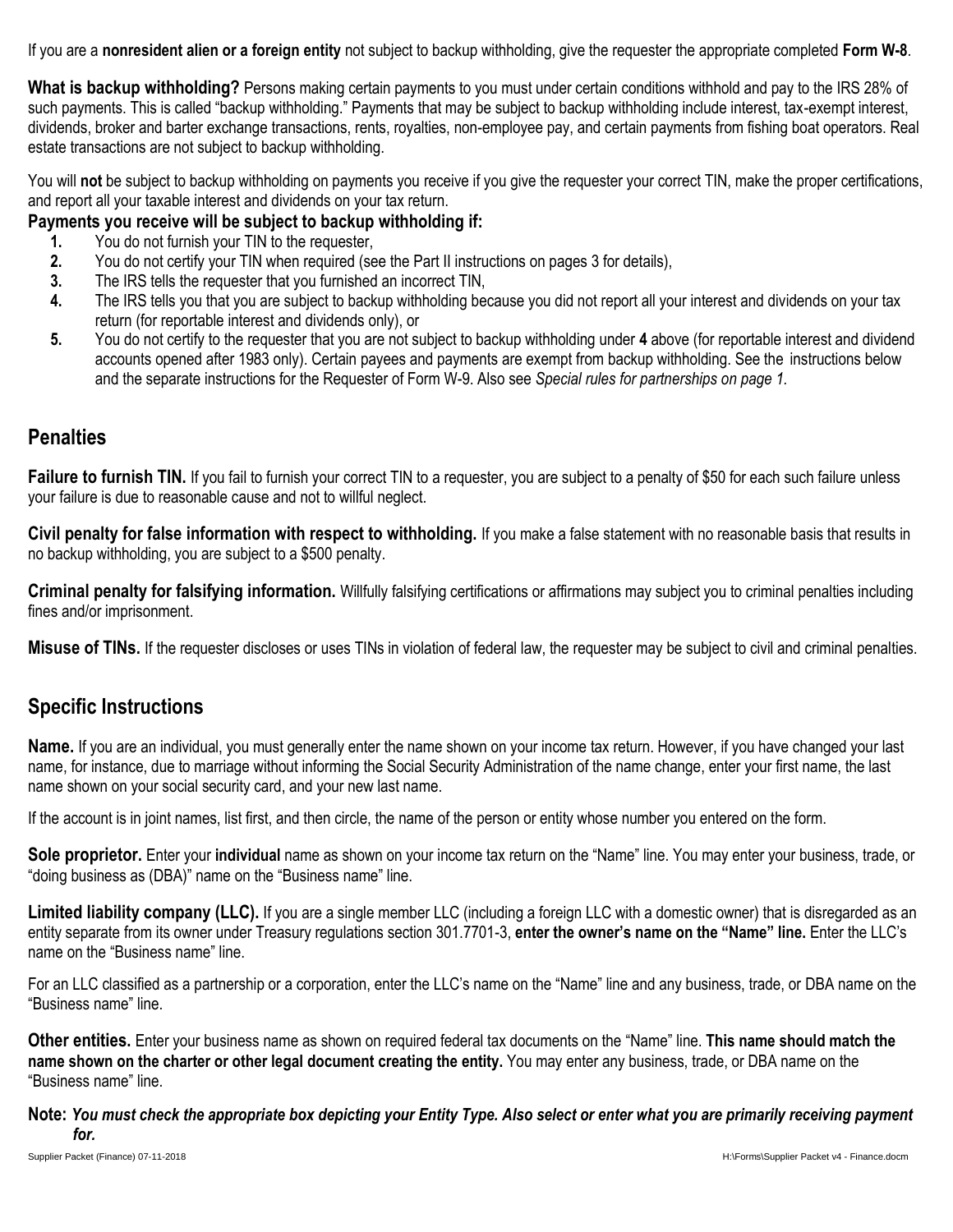**Exempt Payee.** If you are exempt from backup withholding, enter your name as described above, select or enter what payment is primarily for, check the appropriate box for your Entity Type, check the "Exempt Payee" box, sign and date the form.

Generally, individuals (including sole proprietors) are **not** exempt from backup withholding. Corporations are exempt from backup withholding for certain payments, such as interest and dividends.

#### **Note:** *If you are exempt from backup withholding, you should still complete this form to avoid possible erroneous backup withholding.*

#### *The following payees are exempt from backup withholding:*

- **1.** An organization exempt from tax under section 501(a), any IRA, or a custodial account under section 403(b)(7) if the account satisfies the requirements of section 401(f)(2),
- **2.** The United States or any of its agencies or instrumentalities,
- **3.** A state, the District of Columbia, a possession of the United States, or any of their political subdivisions or instrumentalities,
- **4.** A foreign government or any of its political subdivisions, agencies, or instrumentalities, or
- **5.** An international organization or any of its agencies or instrumentalities.

#### *Other payees that may be exempt from backup withholding include:*

- **6.** A corporation,
- **7.** A foreign central bank of issue,
- **8.** A dealer in securities or commodities required to register in the United States, the District of Columbia, or a possession of the United States,
- **9.** A futures commission merchant registered with the Commodity Futures Trading Commission,
- **10.** A real estate investment trust,
- **11.** An entity registered at all times during the tax year under the Investment Company Act of 1940,
- **12.** A common trust fund operated by a bank under section 584(a),
- **13.** A financial institution,
- **14.** A middleman known in the investment community as a nominee or custodian, or
- **15.** A trust exempt from tax under section 664 or described in section 4947.

The chart below shows types of payments that may be exempt from backup withholding. The chart applies to the exempt recipients listed above, **1** through **15.**

| If the payment is for                                                         | THEN the payment is exempt for                                                                                                           |
|-------------------------------------------------------------------------------|------------------------------------------------------------------------------------------------------------------------------------------|
| Interest and dividend payments                                                | All exempt recipients except for 9                                                                                                       |
| <b>Broker transactions</b>                                                    | Exempt recipients 1 through 13.<br>Also, a person registered under the Investment Advisers Act of 1940 who<br>regularly acts as a broker |
| Barter exchange transactions and patronage dividends                          | Exempt recipients 1 through 5                                                                                                            |
| Payments over \$600 required to be reported and direct sales over<br>\$5,0001 | Generally, exempt payees 1 through 7 <sup>2</sup>                                                                                        |

<sup>1</sup>See Form 1099-MISC, Miscellaneous Income, and its instructions.

**<sup>2</sup>**However, **the following payments made to a corporation** (including gross proceeds paid to an attorney under section 6045(f), even if the attorney is a corporation) and reportable on Form 1099-MISC **are not exempt** from backup withholding: **medical and health care payments, attorneys' fees; and payments for services paid by a federal executive agency.**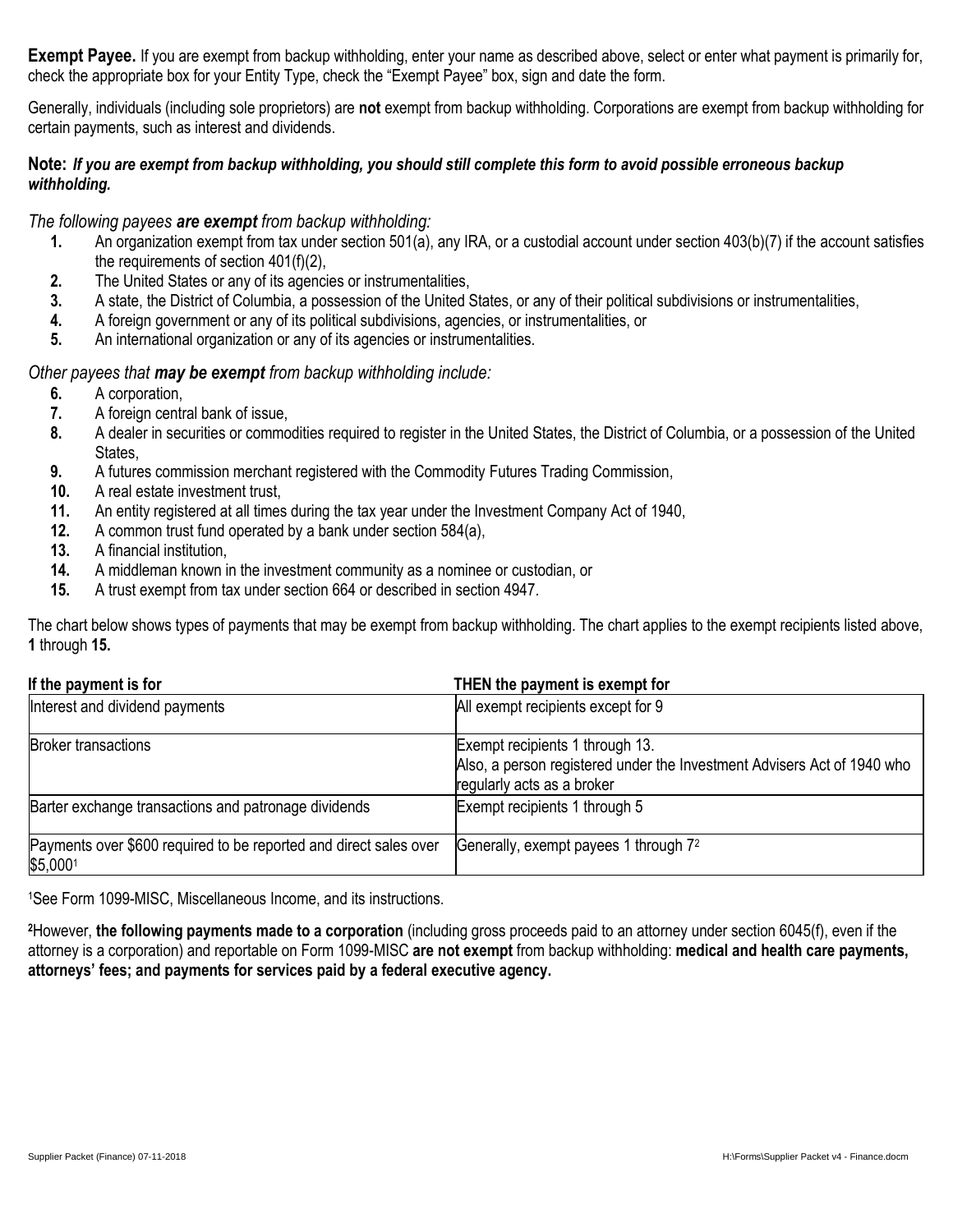## **Part I. Taxpayer Identification Number (TIN)**

**Enter your TIN in the appropriate box.** If you are a **resident alien** and you do not have and are not eligible to get an SSN, your TIN is your IRS individual taxpayer identification number (ITIN). Enter it in the social security number box. If you do not have an ITIN, see *How to get a TIN* below.

If you are a **sole proprietor** and you have an EIN, you may enter either your SSN or EIN. However, the IRS prefers that you use your SSN.

If you are a single-owner **LLC** that is disregarded as an entity separate from its owner (see **Limited liability company (LLC)** on page 2), enter the owner's SSN (or EIN, if the owner has one). If the LLC is classified as a corporation or partnership, enter the entity's EIN.

#### **Note:** *See the chart on page 4 for further clarification of name and TIN combinations.*

**How to get a TIN.** If you do not have a TIN, apply for one immediately. To apply for an SSN, get **Form SS-5,** Application for a Social Security Card, from your local Social Security Administration office or get this form online at www.ssa.gov**.** You may also get this form by calling 1-800- 772-1213. Use **Form W-7,** Application for IRS Individual Taxpayer Identification Number, to apply for an ITIN, or **Form SS-4,** Application for Employer Identification Number, to apply for an EIN. You can apply for an EIN online by accessing the IRS website at www.irs.gov/businesses and clicking on Employer Identification Number (EIN) under Starting a Business. You can get Forms W-7 and SS-4 from the IRS by visiting www.irs.gov or by calling 1-800-TAX-FORM (1-800-829-3676).

If you are asked to complete this form but do not have a TIN, write "Applied For" in the space for the TIN, sign and date the form, and give it to the requester. For interest and dividend payments, and certain payments made with respect to readily tradable instruments, generally you will have 60 days to get a TIN and give it to the requester before you are subject to backup withholding on payments. The 60-day rule does not apply to other types of payments. You will be subject to backup withholding on all such payments until you provide your TIN to the requester.

#### **Note: Writing "Applied For" means that you have already applied for a TIN or that you intend to apply for one soon.**

**Caution:** *A disregarded domestic entity that has a foreign owner must use the appropriate Form W-8.* 

## **Part II. Certification**

To establish to the withholding agent that you are an U.S. person, or resident alien, you must sign the form. You may be requested to sign by the withholding agent even if items 1, 4, and 5 below indicate otherwise.

For a joint account, only the person whose TIN is shown should sign the form. Exempt payees, see *Exempt Payee* on page 2.

**Signature requirements.** Complete the certification as indicated in **1** through **5** below.

- **1. Interest, dividend, and barter exchange accounts opened before 1984 and broker accounts considered active during 1983.**  You must give your correct TIN, but you do not have to sign the certification.
- **2. Interest, dividend, broker, and barter exchange accounts opened after 1983 and broker accounts considered inactive during 1983.** You must sign the certification or backup withholding will apply. If you are subject to backup withholding and you are merely providing your correct TIN to the requester, you must cross out item **2** in the certification before signing the form.
- **3. Real estate transactions.** You must sign the certification. You may cross out item **2** of the certification.
- **4. Other payments.** You must give your correct TIN, but you do not have to sign the certification unless you have been notified that you have previously given an incorrect TIN. "Other payments" include payments made in the course of the requester's trade or business for rents, royalties, goods (other than bills for merchandise), medical and health care services (including payments to corporations), payments to a non-employee for services, payments to certain fishing boat crew members and fishermen, and gross proceeds paid to attorneys (including payments to corporations).
- **5. Mortgage interest paid by you, acquisition or abandonment of secured property, cancellation of debt, qualified tuition program payments (under section 529), IRA, Coverdell ESA, Archer MSA or HSA contributions or distributions, and pension distributions.** You must give your correct TIN, but you do not have to sign the certification.